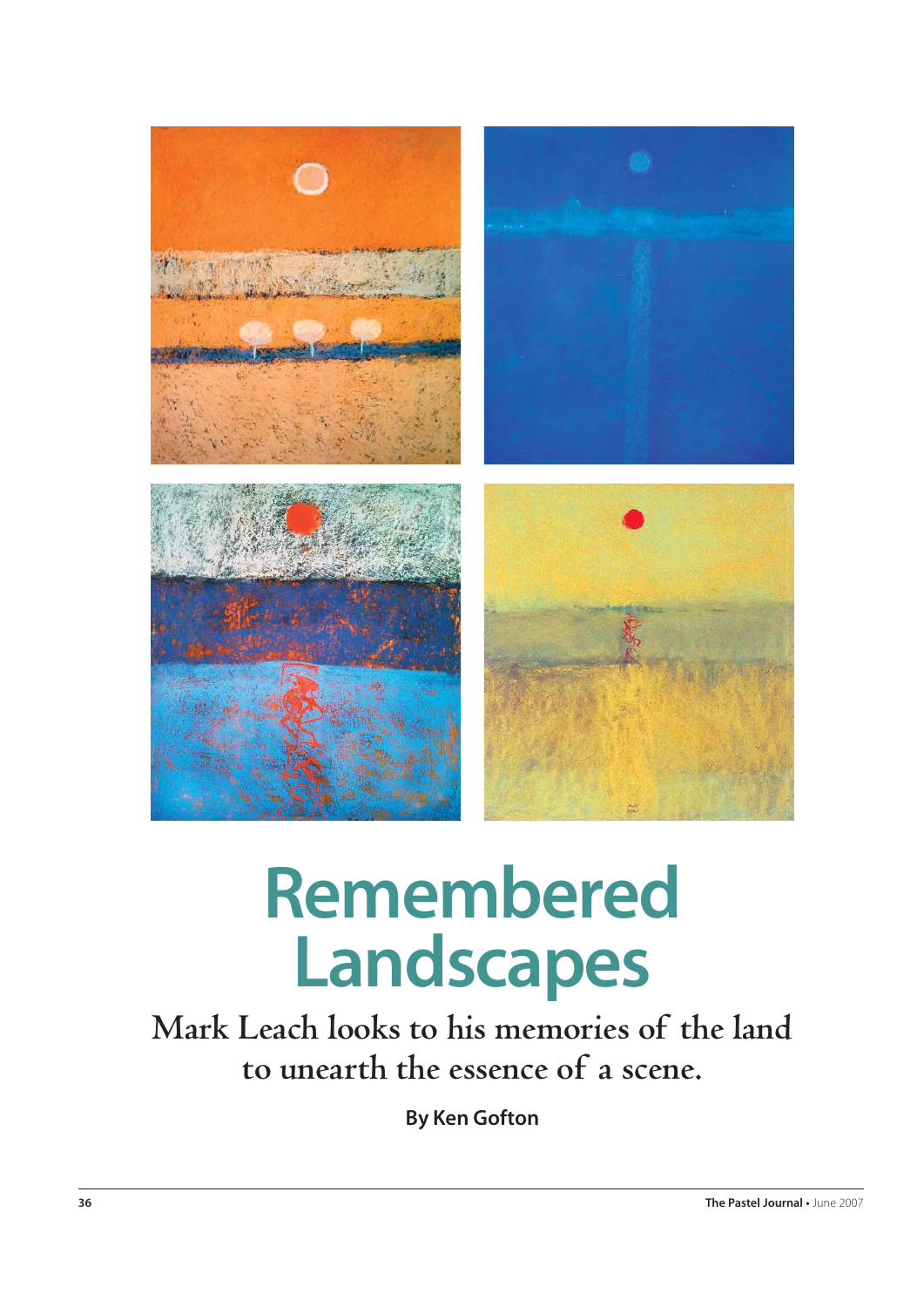**Opposite page (clockwise): La Mancha IX (30x28) Lido II (30x28) West Side (30x28) Lagoon Sunset (30x28)**

Although galleries may categorize English<br>artist Mark Leach as a pastelist (and the<br>bulk of his work *is* in pastels), Leach<br>defines himself first and foremost as a colorist. He artist Mark Leach as a pastelist (and the defines himself first and foremost as a colorist. He simply sees pastels as the most efficient and rewarding medium for satisfying his color needs. Thus armed, the artist aims to communicate his love of landscape to as many people as possible—not exclusively to fellow artists or critics. These two basic connections—to color and to the land—have determined the way his work has evolved.

"I have intellectualized so much over the years," he says. "I used to write reams of notes. Now there's no need for that—I just paint. But it has taken 20 years to be confident that I can transfer to the board what I have in my head."

A self-taught artist, Leach quit a successful career in computers and management consultancy in his early 30s to become a full-time painter. And fortune smiled, it seemed, when a newly opened gallery in the prosperous residential town of Sevenoaks was willing to take his work.

"Like most young artists, I wanted to do something that had never been done before," he says of his early work. "I worked in acrylics, incorporating some of the actual soil or sand from the landscapes into the paint. Looking back now, I cringe. Those pictures were so heavy."

Reacting against that weighty approach, Leach began looking for the essence and spiritual elements in his subjects. This led him into the abstract realm where he began using pastel to get down his thoughts quickly. But the desire to communicate with a wider audience has since taken Leach's work into a more representational direction.

"To an extent I still veer between the two,



**St. Mary in the Marsh (22x28)**

June 2007 **• www.pasteljournal.com 37**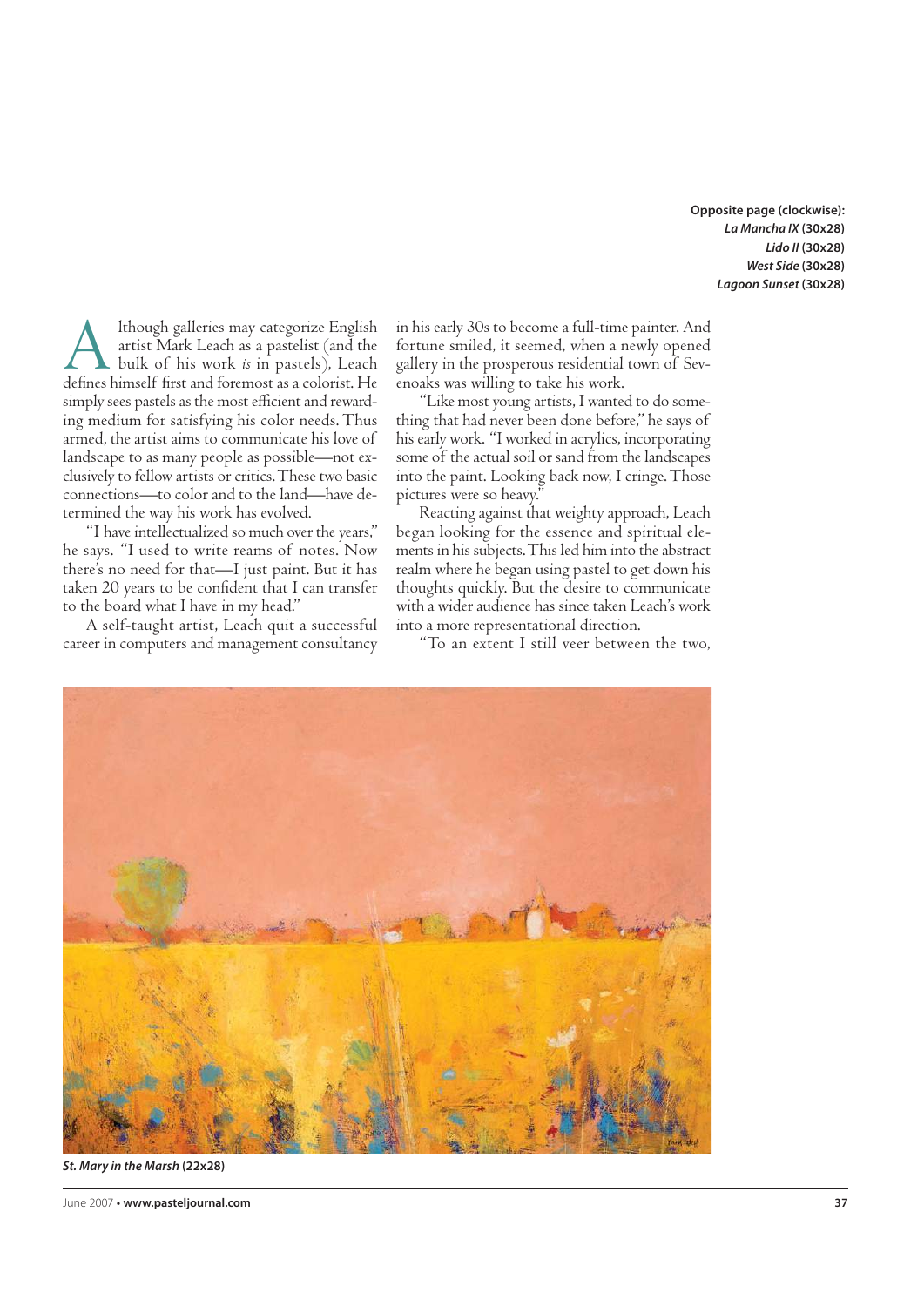

**Chichester Cathedral From Hoe Farm (30x37)**

### **Using Color to Create Mood**

Four similar compositions from the more abstract end of Mark Leach's work illustrate how dramatically color choice can convey a mood or atmosphere. While they weren't painted as a series, side by side these very simplified images (on page 36) succeed in conveying the intense heat of Spain in summer (La Mancha IX), the calm of the Venetian lagoon at sunset and by moonlight (Lagoon Sunset and Lido II), and the dazzle of Manhattan from across the Hudson River (West Side).

"I do not use color to reflect what I see, but to express how I feel, or want to feel," Leach writes in his new book, Raw Colour With Pastels (Anova Books, 2006). "In the everyday world we constantly take in a myriad of colors of all shapes and hues, so much so

that we have little time to absorb and reflect. We are affected physiologically and psychologically by these colors, but because things change so rapidly, they rarely bring about one particular emotion or mood.

"Through painting, we can seek out the essentials of what we see, eliminate the confusion of too much color, and reveal underlying ideas and emotions."

Although artists should avoid the formulaic, he adds, it's broadly accepted that red conveys a sense of energy, passion and excitement; yellow optimism and joy; while blue speaks of hope, peace and calm. Of the secondaries, orange denotes warmth and honesty; green is the color of youth, energy and nature; and purple or violet can be both feminine and erotic, religious or spiritual.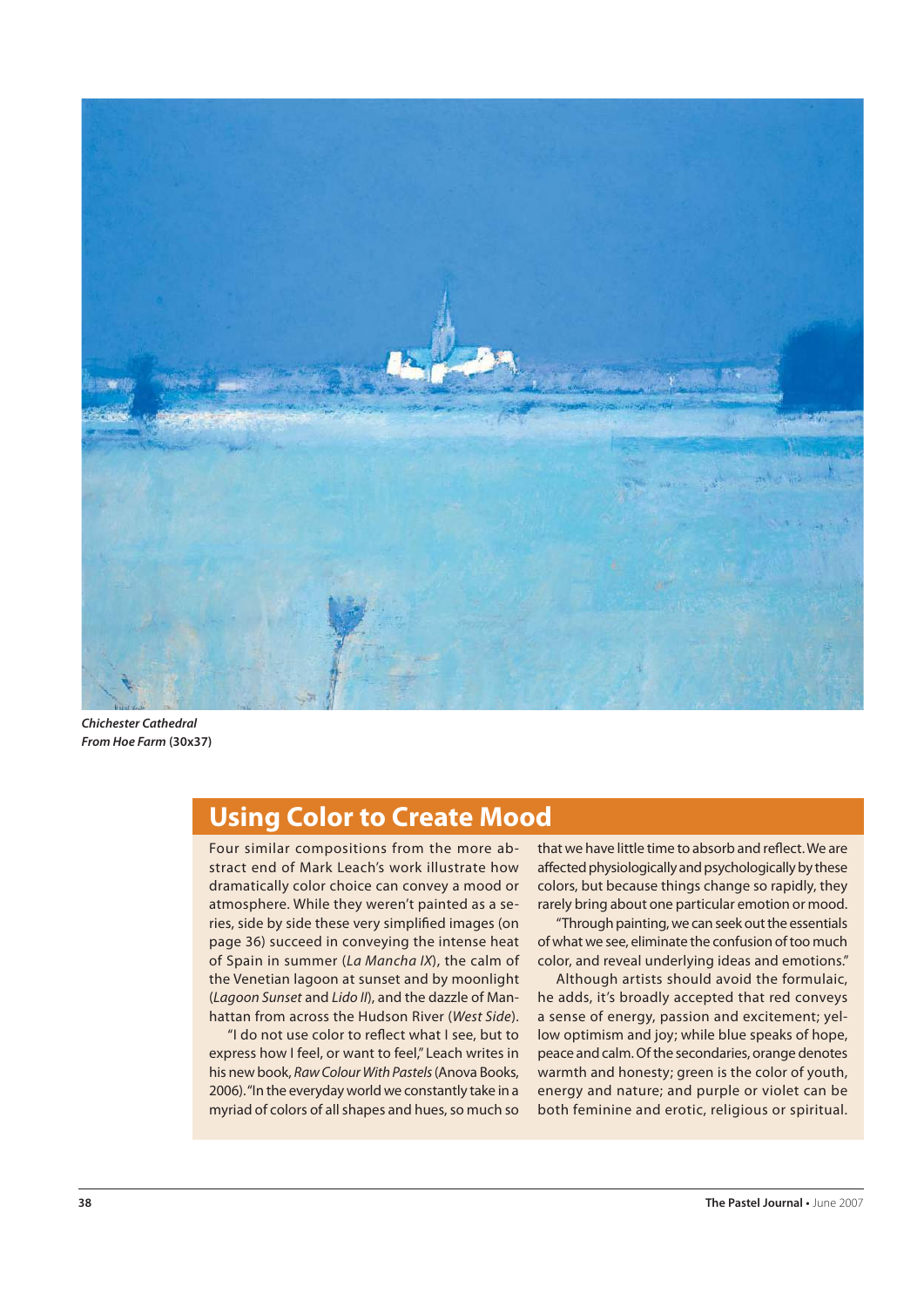## "Ultimately, the intention is to get some spiritual and emotional contact with the landscape, rather than just recall what it looks like. And color is vital to expressing that."

sometimes going more abstract and sometimes more representational," he says. "Ultimately, the intention is to get some spiritual and emotional contact with the landscape, rather than just recall what it looks like. And color is vital to expressing that."

#### **Memory Holds the Essence**

An important aspect of Leach's art is that he creates mainly *remembered* landscapes, a departure from the dominant fashion for painting *en plein air*, popular since the Impressionists. His argument is that while it's a perfectly valid approach to take an easel and painting materials out of doors and attempt to capture the view, it just isn't his way of working. Instead, he points to a different tradition developed over centuries, that of the Chinese landscape masters, who were content to recall in their studios their memories of mountains and lakes visited years earlier.

To Leach, the attraction of this reminiscing approach is that the memory holds the essence—not the detail—of the scene, and it's this essence he wants to communicate. The importance of deliberately steering well away from photorealistic reproduction is that it leaves room for viewers to fill in the gaps from their own memories, to use their imaginations, to make their own emotional bonds with what's depicted. If a painting includes major landmarks, such as the famous buildings of Paris or Venice, then—quite late in the process—Leach will turn to field sketches or photographs for architectural details.

It's not that the artist never paints *en plein air*. His painting, *St. Mary in the Marsh* (on page 37), was produced on location. It was a bright sunny day, and the temptation was to go out with his pastels and explore the isolated countryside of Romney Marsh, close to his home. The bright yellow foreground, he explains, is a field of flowering oilseed rape, a crop grown in the United Kingdom. Though widely unpopular because of its cabbagelike smell, the plant's striking color can provide fresh challenges to the artist, Leach says.

Most of his paintings, however, aren't actual landscapes, but rather composites based on memories drawn from repeated visits to major cities, villages, vineyards and hillsides in Europe. As Leach wryly explains, "I think I can just about walk around Venice in my head." *Paris Park in Winter* (on page 41) is thus not a portrait of the actual trees as they looked on a specific day. It was inspired by a visit to a particular park, according to Leach, and the strong patterns made by the trees and their shadows. "It came from up here," he says, pointing to his head. "It was just about capturing something of the space and emptiness that I felt in seeing just a few people sitting alone. I like to do city parks. There can be a terrific atmosphere, such a

feeling of quiet, and the balance of nature and mankind is something I find very appealing."

Similarly, his painting *Cafe Life III* (on page 40) is another imagined scene. "It's France, really," Leach explains. "That's what was in my mind. It's man's urban environment, and in all such scenes, what appeals to me is the presence of trees. I've used strong primaries in the shop blinds. I love all that—the contrast of the man-made with the natural colors."



**Mark Leach in his Sussex studio. For more information on the artist, visit www.markleach.net.**

Given his consciousness of man-made vs. natural elements, the color of the ground on which he paints is an especially critical consideration. And because he's rarely happy with the colors of commercial papers, his normal method of working is to prepare mountboard with a mixture of acrylic gesso and pumice dust, then paint it with acrylic mixed with yet more pumice to ensure a good tooth.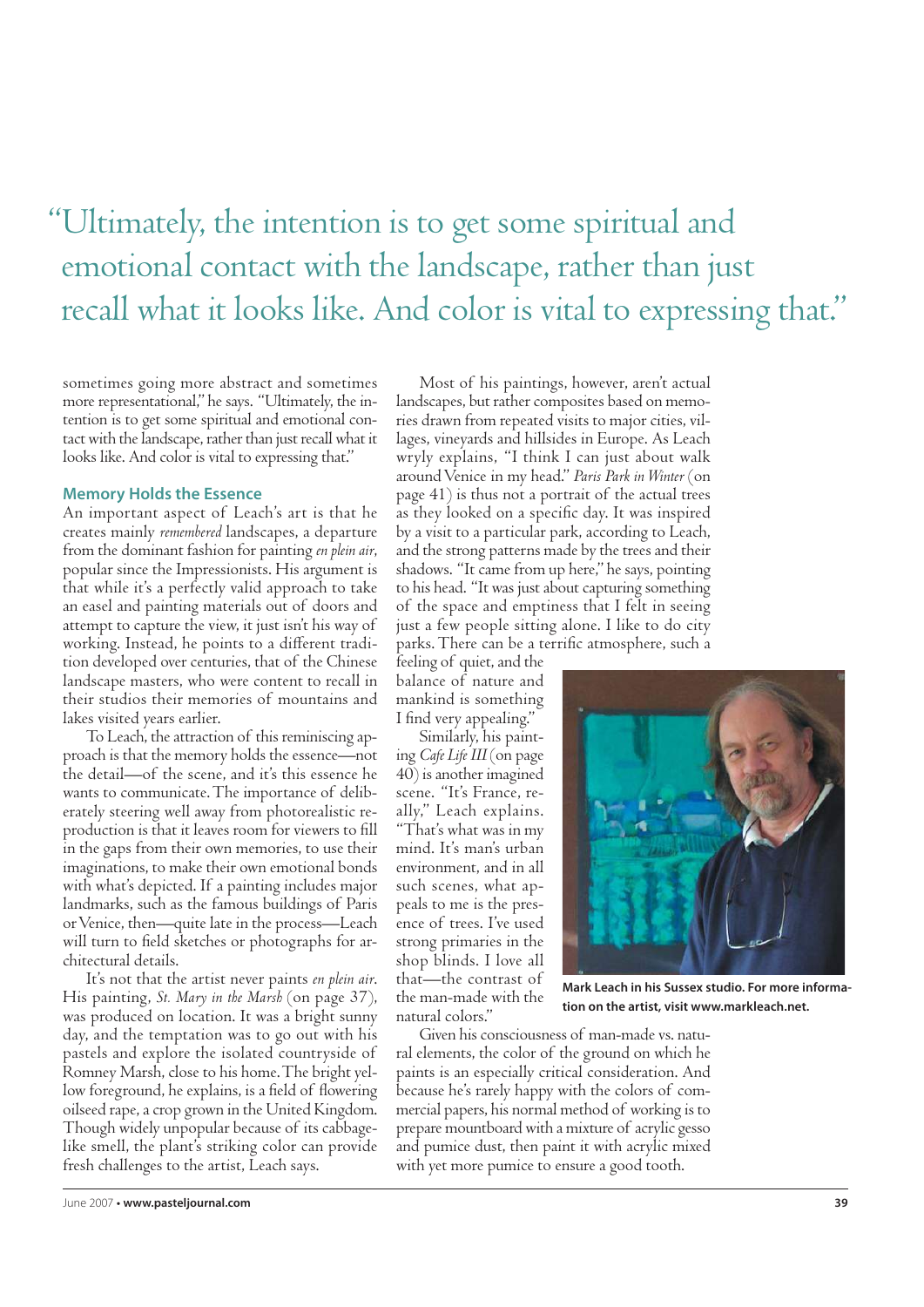

**The Lighthouse at Aldeburgh (28x32)**



**Cafe Life III (30x33)**



**Giverny (23x18)**

These underpaintings are generally very dark blue, red or orange. Leach prefers to work from dark to light because of the vibrancy it can lend the pastels. His rule of thumb is that the underpainting should be at least as dark as the darkest tone in the final painting.

In his book, *Raw Colors With Pa s els*, the artist explains that he regularly exploits color psychology to communicate mood (see "Using Color to Create Mood" on page 38). As a result, many of his paintings are close to monochromes—shades of blue that convey peace and coolness; or reds that speak of heat and excitement. But it's the image already formed in his mind, not psychological theory, that's the driver. "I never say, 'I'm going to paint an optimistic picture,' and reach for my yellow pastels," he says.

His distant view of *Chichester Cathedral From Hoe Farm* (on page 38), seen across England's Sussex countryside, demonstrates the calming effect of a blue and blue-green palette. Cathedrals, to Leach, are the high point of man's architectural achievements; at one point he produced a series depicting different views of Chartres. But it's back to the earth, he reminds the viewer, as emphasized in the Chichester painting by the single wild flower in the foreground.

#### **Glorious Pursuits**

Leach, a council member of the Pastel Society UK, lives between the seaside towns of Hastings and Rye on England's